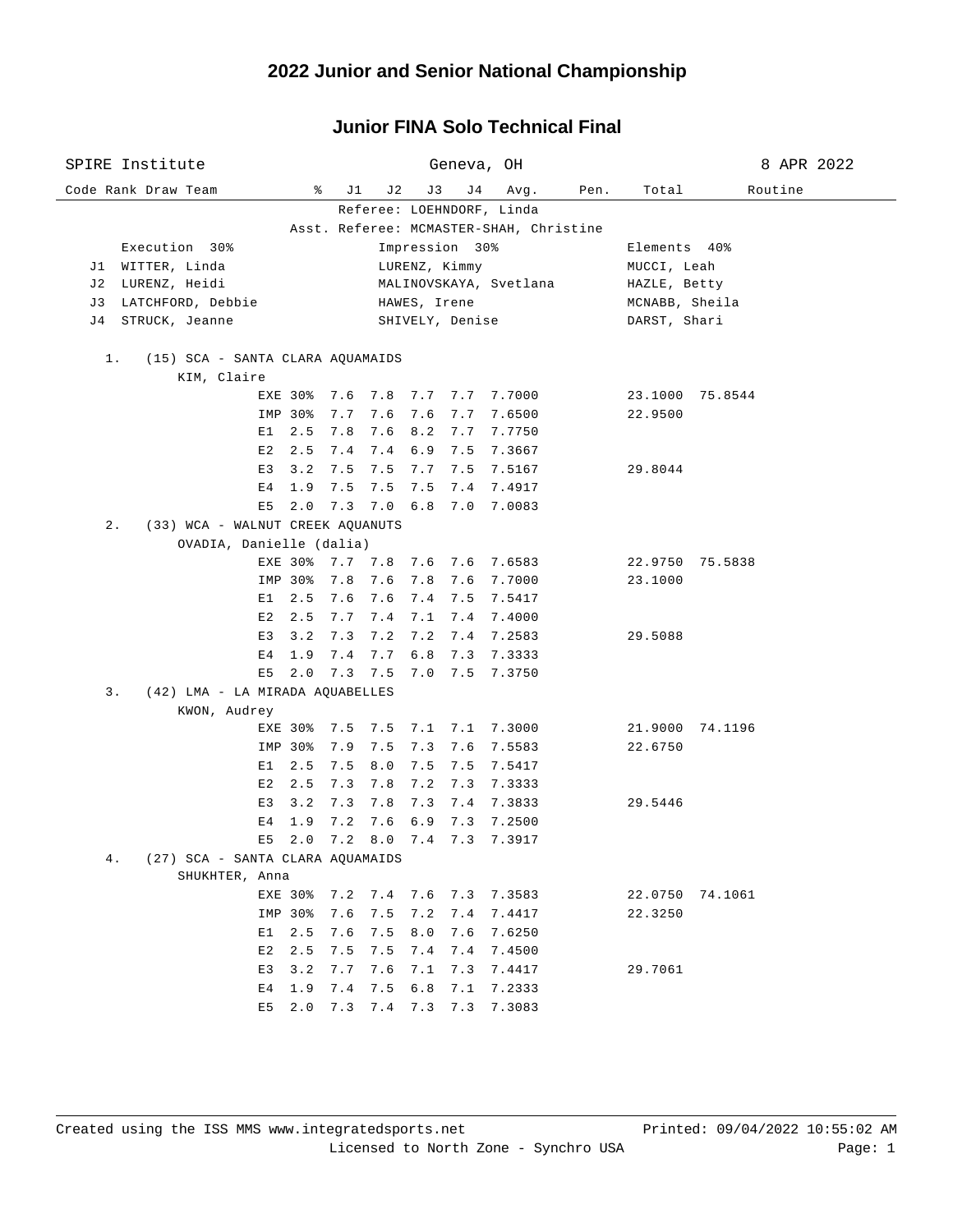| SPIRE Institute                          |                               |                        | Geneva, OH               |                          |      |         | 8 APR 2022      |
|------------------------------------------|-------------------------------|------------------------|--------------------------|--------------------------|------|---------|-----------------|
| Code Rank Draw Team                      | ႜ<br>J1                       | J 2                    | J3<br>J 4                | Avg.                     | Pen. | Total   | Routine         |
| 5.<br>(35) WCA - WALNUT CREEK AQUANUTS   |                               |                        |                          |                          |      |         |                 |
| BEGOSSI, Miko                            |                               |                        |                          |                          |      |         |                 |
|                                          | EXE 30%                       | 7.3 7.3 7.6 7.4 7.3667 |                          |                          |      |         | 22.1000 73.7755 |
|                                          | IMP 30%<br>7.3                | 7.5                    | 7.7<br>7.5               | 7.5000                   |      | 22.5000 |                 |
| E1                                       | 2.5<br>7.7                    | 7.6                    | 7.1<br>7.5               | 7.5250                   |      |         |                 |
| E2                                       | 2.5<br>7.5                    | 7.8                    | 7.3<br>7.3               | 7.4250                   |      |         |                 |
| E3                                       | 3.2<br>7.4                    | 7.5                    | 7.2<br>7.4               | 7.3917                   |      | 29.1755 |                 |
| E <sub>4</sub>                           | 1.9<br>7.2                    | 7.6                    | 7.1<br>7.2               | 7.2250                   |      |         |                 |
| E5                                       | 2.0                           | $6.7 \quad 6.9$        | 6.6<br>6.8               | 6.7500                   |      |         |                 |
| (43) WCA - WALNUT CREEK AQUANUTS<br>б.   |                               |                        |                          |                          |      |         |                 |
| MOORE, Emileen                           |                               |                        |                          |                          |      |         |                 |
|                                          | EXE 30%<br>7.4<br>IMP 30%     | 7.4 7.3<br>7.6         | 7.9<br>7.4               | 7.5 7.6 7.4500<br>7.5250 |      | 22.5750 | 22.3500 73.5385 |
| E1                                       | 2.5<br>7.4                    | 8.0                    | 6.7<br>7.4               | 7.3917                   |      |         |                 |
| E 2                                      | 2.5<br>7.4                    | 7.7                    | 7.0<br>7.0               | 7.2250                   |      |         |                 |
| E3                                       | 3.2<br>7.1                    | 7.5                    | 7.1<br>7.2               | 7.1750                   |      | 28.6135 |                 |
| Ε4                                       | 1.9<br>7.1                    | 7.5                    | 7.0<br>7.1               | 7.1250                   |      |         |                 |
| E5                                       | 2.0                           | $6.7$ $6.8$ $6.6$      |                          | 7.0 6.7583               |      |         |                 |
| 7.<br>(11) AZD - ARIZONA DESERT DOLPHINS |                               |                        |                          |                          |      |         |                 |
| WANG, Ashlyn                             |                               |                        |                          |                          |      |         |                 |
|                                          | 7.6<br>EXE 30%                | 7.6                    | 7.5<br>7.0               | 7.5083                   |      |         | 22.5250 73.4852 |
|                                          | IMP 30%<br>7.5                | 7.5                    | 7.4<br>7.4               | 7.4500                   |      | 22.3500 |                 |
| E1                                       | 2.5<br>7.4                    | 7.3                    | 7.1<br>7.1               | 7.2083                   |      |         |                 |
| E2                                       | 2.5<br>7.2                    | 7.2                    | 6.7<br>7.1               | 7.1167                   |      |         |                 |
| E3                                       | 3.2<br>7.3                    | 7.1                    | 6.8<br>7.0               | 7.0500                   |      | 28.6102 |                 |
| E4                                       | 7.2<br>1.9                    | 7.4                    | 7.0<br>6.8               | 7.1000                   |      |         |                 |
| E5                                       | 2.0                           | 7.4 7.3                | $7.4$ $7.2$              | 7.3417                   |      |         |                 |
| (1) AZD - ARIZONA DESERT DOLPHINS<br>8.  |                               |                        |                          |                          |      |         |                 |
| RAU, Ella                                |                               |                        |                          |                          |      |         |                 |
|                                          | EXE 30%<br>7.5                | 7.3                    | 7.2<br>7.5               | 7.3917                   |      |         | 22.1750 73.4458 |
|                                          | IMP 30%<br>7.4                | 7.2                    | 7.7<br>7.3               | 7.3667                   |      | 22.1000 |                 |
| E1                                       | 2.5<br>7.3                    | 7.1                    | 7.6<br>7.4               | 7.3500                   |      |         |                 |
| E2<br>E3                                 | 2.5<br>7.4<br>3.2<br>7.3      | 7.4<br>7.5             | 7.1<br>7.3<br>7.0<br>7.2 | 7.3333                   |      | 29.1708 |                 |
| E4                                       | 1.9<br>7.1                    | 7.3                    | 6.7<br>7.3               | 7.2500<br>7.1667         |      |         |                 |
|                                          | E5 2.0 7.3 7.6 7.2 7.4 7.3583 |                        |                          |                          |      |         |                 |
| 9.<br>(34) AZD - ARIZONA DESERT DOLPHINS |                               |                        |                          |                          |      |         |                 |
| BURDETTE, Kennah                         |                               |                        |                          |                          |      |         |                 |
|                                          | EXE 30%                       | 7.2 7.4 7.2 7.1 7.2083 |                          |                          |      |         | 21.6250 72.2362 |
|                                          | IMP 30%<br>7.2                | 7.3                    | 7.5                      | 7.3 7.3083               |      | 21.9250 |                 |
| E1.                                      | 2.5<br>7.4                    |                        |                          | 7.4 6.9 7.1 7.2333       |      |         |                 |
| E2                                       | 2.5<br>7.0                    | 7.2                    | 6.8                      | 7.1 7.0417               |      |         |                 |
| E3                                       | 3.2<br>7.2                    | 7.4                    | 7.3<br>7.0               | 7.2417                   |      | 28.6862 |                 |
| Е4                                       | 1.9<br>7.0                    | $7.4$ $7.0$            | 6.8                      | 7.0167                   |      |         |                 |
|                                          | $E5$ 2.0                      | 7.1 7.4 7.4 7.2        |                          | 7.2917                   |      |         |                 |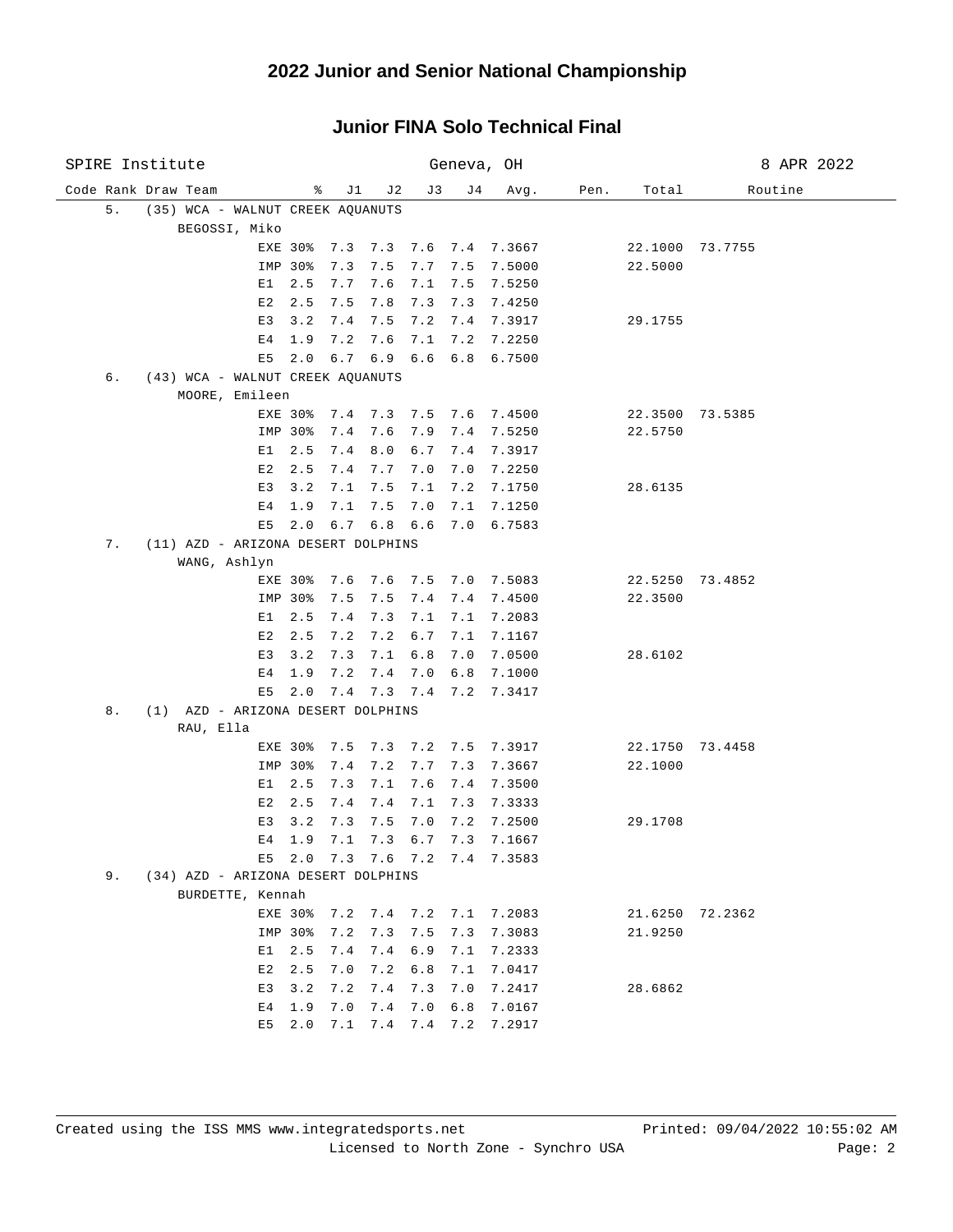| SPIRE Institute                                 |         |                               |       | Geneva, OH |                              |      |         | 8 APR 2022      |
|-------------------------------------------------|---------|-------------------------------|-------|------------|------------------------------|------|---------|-----------------|
| Code Rank Draw Team                             | ႜ       | J 1<br>J 2                    | J3    | J 4        | Avg.                         | Pen. | Total   | Routine         |
| 10.<br>(10) AZD - ARIZONA DESERT DOLPHINS       |         |                               |       |            |                              |      |         |                 |
| SANTANA, Elle                                   |         |                               |       |            |                              |      |         |                 |
|                                                 | EXE 30% | 7.5 7.4 7.2 7.4 7.3917        |       |            |                              |      |         | 22.1750 72.0141 |
|                                                 | IMP 30% | 7.6<br>7.4                    | 7.5   |            | 7.1 7.4333                   |      | 22.3000 |                 |
| E1                                              | 2.5     | 6.9<br>7.4                    | 6.7   |            | 7.0 6.9667                   |      |         |                 |
| E 2                                             | 2.5     | 6.9<br>7.3                    | 6.8   |            | 6.8 6.8833                   |      |         |                 |
| E3                                              | 3.2     | 7.1<br>7.0                    |       |            | 6.4 6.8 6.8750               |      | 27.5391 |                 |
| E <sub>4</sub>                                  | 1.9     | 7.2<br>7.0                    |       |            | $6.6 \t 6.7 \t 6.8583$       |      |         |                 |
| E5                                              | 2.0     | 7.2 6.7 6.7 6.9 6.8250        |       |            |                              |      |         |                 |
| 11. (7) SCA - SANTA CLARA AQUAMAIDS             |         |                               |       |            |                              |      |         |                 |
| DIRVEN, Janneke                                 |         |                               |       |            |                              |      |         |                 |
|                                                 | IMP 30% | EXE 30% 7.3 7.1<br>7.2<br>7.1 | 7.1   |            | 7.1 7.3 7.2000<br>7.2 7.1500 |      | 21.4500 | 21.6000 70.4459 |
| E 1                                             | 2.5     | 6.8<br>7.1                    | 7.1   |            | 7.2 7.0833                   |      |         |                 |
| E2                                              | 2.5     | 6.7<br>7.1                    | 6.7   | 7.1        | 6.9000                       |      |         |                 |
| E3                                              | 3.2     | 6.5<br>6.9                    | 6.6   | 7.0        | 6.7500                       |      | 27.3959 |                 |
| E <sub>4</sub>                                  | 1.9     | 7.0<br>6.8                    | 6.8   | 6.9        | 6.8583                       |      |         |                 |
| E5                                              | 2.0     | 6.9 6.3                       |       | 6.6 6.7    | 6.6417                       |      |         |                 |
| (13) CSG - CINCINNATI YMCA SYNCHROGATORS<br>12. |         |                               |       |            |                              |      |         |                 |
| FULLEN, Elizabeth                               |         |                               |       |            |                              |      |         |                 |
|                                                 | EXE 30% | 7.2 7.2 7.0 6.7 7.0750        |       |            |                              |      |         | 21.2250 70.1475 |
|                                                 | IMP 30% | 6.8<br>7.3                    | 7.1   | 7.0        | 7.0500                       |      | 21.1500 |                 |
| E1                                              | 2.5     | 7.5<br>7.1                    | 6.8   | 7.0        | 7.0667                       |      |         |                 |
| E2                                              | 2.5     | 7.0<br>7.0                    | 6.5   |            | 6.7 6.8333                   |      |         |                 |
| E3                                              | 3.2     | 7.2<br>7.1                    | $6.8$ | 7.0        | 7.0417                       |      | 27.7725 |                 |
| Е4                                              | 1.9     | 7.0<br>7.0                    | 6.6   |            | 6.8 6.8833                   |      |         |                 |
| E5                                              | 2.0     | $6.9$ $6.9$ $6.8$             |       |            | $6.5 \quad 6.8250$           |      |         |                 |
| 13. (44) AZD - ARIZONA DESERT DOLPHINS          |         |                               |       |            |                              |      |         |                 |
| PORTILLA-VILLOTA, Luz                           |         |                               |       |            |                              |      |         |                 |
|                                                 | EXE 30% | 7.3<br>6.8                    |       |            | 7.0 7.2 7.0917               |      |         | 21.2750 69.6880 |
|                                                 | IMP 30% | 6.8<br>6.9                    | 7.2   | 7.0        | 6.9583                       |      | 20.8750 |                 |
| E1                                              | 2.5     | 7.4<br>6.9                    | 7.0   | 7.0        | 7.0250                       |      |         |                 |
| E2                                              | 2.5     | 7.3<br>6.9                    | 6.5   | 6.8        | 6.8583                       |      |         |                 |
| E3                                              | 3.2     | 6.7<br>7.4                    | 6.7   |            | 6.7 6.7583                   |      | 27.5380 |                 |
| E4                                              | 1.9     | 6.8<br>7.3                    |       |            | 6.6 6.8 6.8250               |      |         |                 |
| E5<br>(29) BSK - SWIMKINS SYNCHRONIZED<br>14.   |         | 2.0 7.0 7.0 7.0 7.0           |       |            | 7.0000                       |      |         |                 |
| SULLIVAN, Taylor                                |         |                               |       |            |                              |      |         |                 |
|                                                 | EXE 30% | 7.0<br>7.1                    |       |            | 7.1 6.8 7.0333               |      | 21.1000 | 69.5703         |
|                                                 | IMP 30% | 7.1<br>6.9                    | 7.0   | 6.9        | 6.9583                       |      | 20.8750 |                 |
| E1                                              | 2.5     | 7.0<br>7.2                    | $6.8$ | 7.0        | 7.0000                       |      |         |                 |
| E2                                              | 2.5     | 6.9<br>7.1                    | $6.5$ | 7.0        | 6.9250                       |      |         |                 |
| E3                                              | 3.2     | 6.9<br>6.9                    | 6.9   | 6.9        | 6.9000                       |      | 27.5953 |                 |
| E <sub>4</sub>                                  | 1.9     | 6.8<br>6.9                    | 6.6   | 6.9        | 6.8333                       |      |         |                 |
| E5                                              | 2.0     | 6.9<br>6.7                    | 6.8   | 6.8        | 6.8000                       |      |         |                 |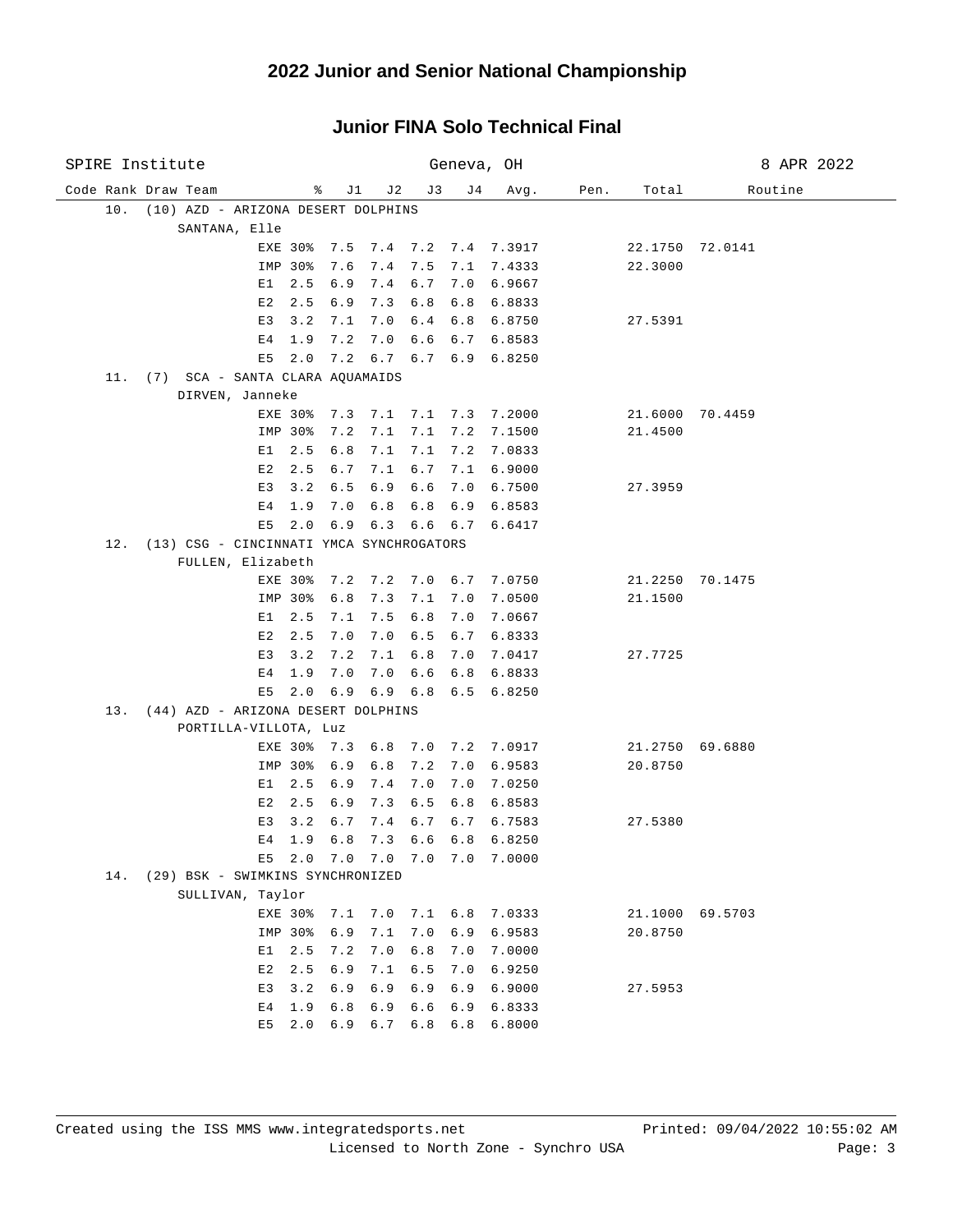| SPIRE Institute                                          |                 |                 |       | Geneva, OH  |                        |      |         | 8 APR 2022      |
|----------------------------------------------------------|-----------------|-----------------|-------|-------------|------------------------|------|---------|-----------------|
| Code Rank Draw Team                                      | ိ               | J 1<br>J 2      | J3    | J 4         | Avg.                   | Pen. | Total   | Routine         |
| (30) SCA - SANTA CLARA AQUAMAIDS<br>15.                  |                 |                 |       |             |                        |      |         |                 |
| PEREZ, Olivia                                            |                 |                 |       |             |                        |      |         |                 |
|                                                          | EXE 30%         |                 |       |             | 7.1 7.2 6.9 6.5 6.9750 |      |         | 20.9250 69.4163 |
|                                                          | 7.0<br>IMP 30%  | 6.9             | 7.0   |             | 7.0 6.9917             |      | 20.9750 |                 |
| E1                                                       | 2.5<br>7.1      | 7.1             |       |             | 6.6 6.7 6.8917         |      |         |                 |
| E2                                                       | 7.0<br>2.5      | 6.9             | 6.8   |             | 6.8 6.8583             |      |         |                 |
| E3                                                       | 3.2<br>6.7      | 7.1             |       | $6.9 \t6.7$ | 6.8167                 |      | 27.5163 |                 |
| E4                                                       | 6.9<br>1.9      | 7.0             |       |             | $6.7$ $6.8$ $6.8500$   |      |         |                 |
| E5                                                       | 2.0<br>7.0      |                 |       |             | 7.0 7.4 6.8 7.0167     |      |         |                 |
| 16. (40) NCY - NEW CANAAN Y AQUIANAS                     |                 |                 |       |             |                        |      |         |                 |
| SHEN, Isabelle                                           | EXE 30% 7.0 6.9 |                 |       |             | $7.0$ 6.6 6.9250       |      |         | 20.7750 69.3154 |
|                                                          | IMP 30%<br>7.0  | 7.1             | 6.6   |             | 7.0 6.9750             |      | 20.9250 |                 |
| E1                                                       | 2.5<br>7.2      | 7.0             | 7.0   | 7.1         | 7.0583                 |      |         |                 |
| E 2                                                      | 2.5<br>7.0      | 7.2             | $6.8$ | 7.0         | 7.0000                 |      |         |                 |
| E3                                                       | 3.2<br>6.8      | 6.8             | 6.6   |             | 7.1 6.8083             |      | 27.6154 |                 |
| Е4                                                       | 1.9<br>7.0      | 7.0             | 6.5   |             | 7.0 6.9583             |      |         |                 |
| E5                                                       | 2.0             | $6.7 \quad 6.5$ | 6.7   |             | 6.8 6.6917             |      |         |                 |
| (28) PTX - PIROUETTES OF TEXAS<br>17.                    |                 |                 |       |             |                        |      |         |                 |
| PINDI, Manasvi "manu"                                    |                 |                 |       |             |                        |      |         |                 |
|                                                          | EXE 30% 6.9 6.9 |                 |       |             | $6.9$ $7.0$ $6.9083$   |      |         | 20.7250 69.1987 |
|                                                          | 6.8<br>IMP 30%  | 7.0             | 6.9   |             | 6.7 6.8500             |      | 20.5500 |                 |
| E 1                                                      | 2.5<br>7.1      | 6.9             | 7.3   |             | 7.4 7.1917             |      |         |                 |
| E2                                                       | 2.5<br>7.2      | 7.2             | 6.7   |             | 7.1 7.1167             |      |         |                 |
| E3                                                       | 6.8<br>3.2      | 6.9             | 6.5   |             | 7.0 6.8333             |      | 27.9237 |                 |
| Е4                                                       | 1.9<br>6.9      | 6.8             | 6.7   |             | 7.0 6.8500             |      |         |                 |
| E5                                                       | 2.0             | $6.8 \t6.9$     | 6.9   |             | 7.1 6.9083             |      |         |                 |
| 18. (2) NCY - NEW CANAAN Y AQUIANAS<br>ZERRUSEN, Justine |                 |                 |       |             |                        |      |         |                 |
|                                                          | EXE 30%         | 6.9 6.5         |       |             | 7.1 7.2 6.9750         |      |         | 20.9250 69.1256 |
|                                                          | IMP 30%<br>6.9  | 6.8             | 7.3   | 6.9         | 6.9250                 |      | 20.7750 |                 |
| E 1                                                      | 2.5<br>7.1      | 7.3             | 7.2   |             | 7.1 7.1583             |      |         |                 |
| E2                                                       | 2.5<br>7.2      | 7.0             | 6.6   | 6.8         | 6.9000                 |      |         |                 |
| E3                                                       | 3.2<br>7.1      | 6.9             | 6.7   |             | 6.7 6.8167             |      | 27.4256 |                 |
|                                                          | E4 1.9          | $6.8$ $6.5$     |       |             | 5.8 6.5 6.4667         |      |         |                 |
| E5                                                       | 2.0             | 7.2 6.6 6.7 7.0 |       |             | 6.8583                 |      |         |                 |
| 19. (25) SCA - SANTA CLARA AQUAMAIDS                     |                 |                 |       |             |                        |      |         |                 |
| DODSON, Alessandra                                       |                 |                 |       |             |                        |      |         |                 |
|                                                          | 6.8<br>EXE 30%  | 6.8             | 7.0   |             | 7.1 6.9083             |      | 20.7250 | 69.0581         |
|                                                          | IMP 30%<br>7.2  | 6.9             | 7.0   | 7.2         | 7.0917                 |      | 21.2750 |                 |
| E1                                                       | 7.2<br>2.5      | $6.6$           | 6.8   | 6.9         | 6.8583                 |      |         |                 |
| E2                                                       | 7.1<br>2.5      | 6.7             | 6.5   | 6.8         | 6.7583                 |      |         |                 |
| E3                                                       | 7.3<br>3.2      | $6.6$           | 6.6   | 6.8         | 6.7417                 |      | 27.0581 |                 |
| E4                                                       | 6.9<br>1.9      | 6.5             | 6.3   | 6.8         | 6.6417                 |      |         |                 |
| E5                                                       | 7.0<br>2.0      | 6.7             | 6.7   | 6.9         | 6.8083                 |      |         |                 |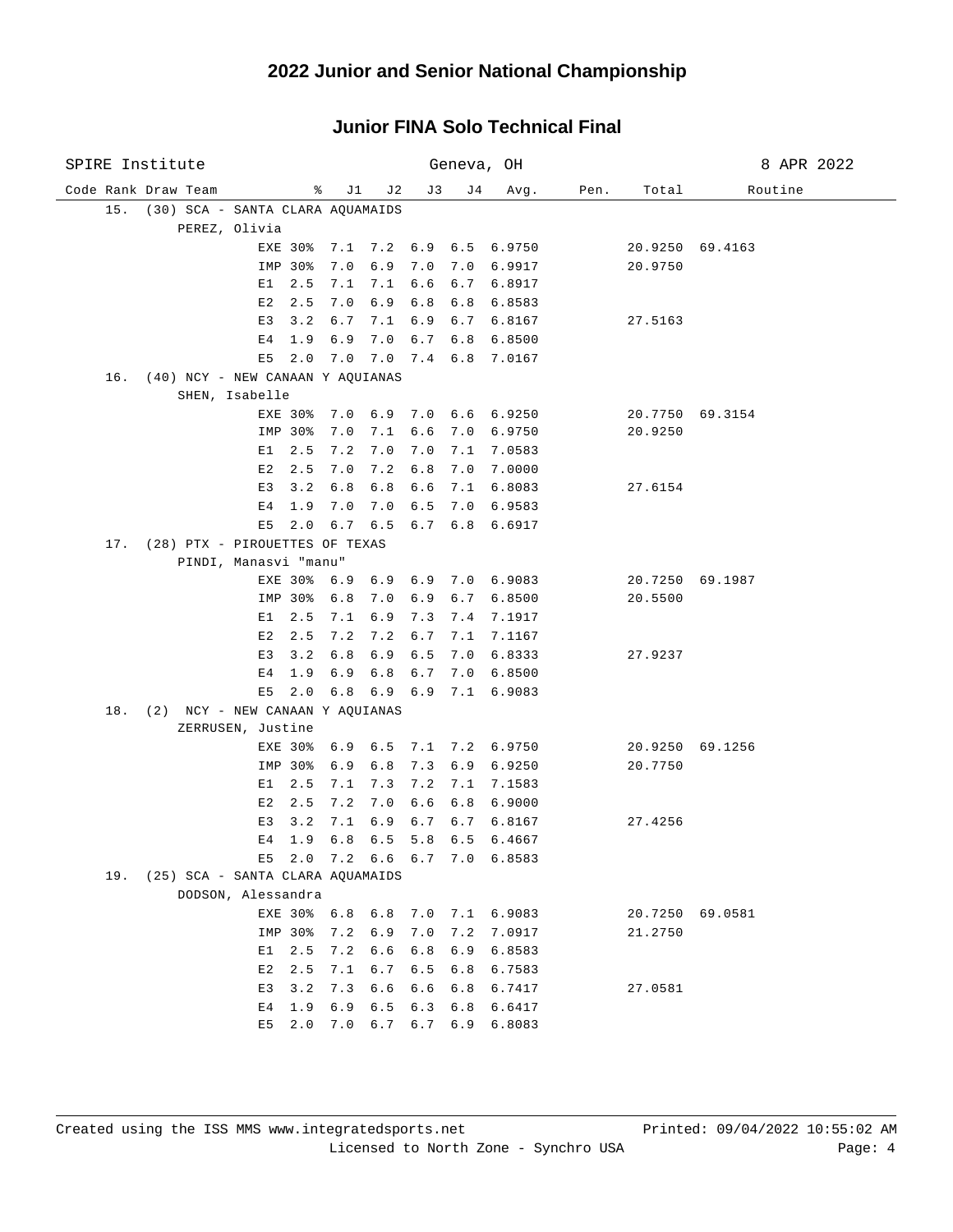| SPIRE Institute                                  |                           |            |             | Geneva, OH  |                                          |      |                            | 8 APR 2022      |
|--------------------------------------------------|---------------------------|------------|-------------|-------------|------------------------------------------|------|----------------------------|-----------------|
| Code Rank Draw Team                              | ႜ<br>J1                   | J2         | J3          | J 4         | Avg.                                     | Pen. | Total                      | Routine         |
| 20. (3) RMS - ROCKY MOUNTAIN SPLASH              |                           |            |             |             |                                          |      |                            |                 |
| ROMNEY, Maddie                                   |                           |            |             |             |                                          |      |                            |                 |
|                                                  | 7.0<br>EXE 30%            |            |             |             | 7.1 6.9 7.0 7.0000                       |      |                            | 21.0000 69.0280 |
|                                                  | IMP 30%<br>7.3            | 7.0        |             |             | 6.8 6.7 6.9167                           |      | 20.7500                    |                 |
| E1                                               | 2.5<br>6.9                | 7.2        |             |             | 7.3 7.2 7.1833                           |      |                            |                 |
| E2                                               | 2.5<br>6.8                | 6.9        | 6.8         | 6.9         | 6.8500                                   |      |                            |                 |
| E3                                               | 3.2<br>6.5                | 6.7        | 6.9 6.8     |             | 6.7417                                   |      | 27.2780                    |                 |
| Е4                                               | 1.9<br>6.4                | 6.4        | $6.3$ $6.6$ |             | 6.4083                                   |      |                            |                 |
| E5                                               | 2.0<br>6.9                | 7.0        | 6.6         | 6.8         | 6.8417                                   |      |                            |                 |
| (20) FES - FLORIDA ELITE SYNCHRO WARRIORS<br>21. |                           |            |             |             |                                          |      |                            |                 |
| HAFSI, Jennah                                    |                           |            |             |             |                                          |      |                            |                 |
|                                                  | 6.9<br>EXE 30%            | 6.7        |             |             | 7.0 6.4 6.7833                           |      |                            | 20.3500 68.1748 |
|                                                  | IMP 30%<br>6.9            | 6.8        | 6.6         | 6.9         | 6.8333                                   |      | 20.5000                    |                 |
| E 1<br>E2                                        | 2.5<br>6.8<br>2.5<br>6.7  | 6.9        | 6.8         | 6.7         | 6.8000                                   |      |                            |                 |
| E3                                               | 3.2<br>6.6                | 7.0<br>7.0 | 6.6<br>6.8  | 6.9         | 6.8000<br>6.7583                         |      | 27.3248                    |                 |
| Е4                                               | 1.9<br>6.7                | 7.1        | 6.9         | 6.7<br>6.8  | 6.8583                                   |      |                            |                 |
| E5                                               | 6.9<br>2.0                | 7.0        | 7.1         | 7.0         | 7.0000                                   |      |                            |                 |
| 22.<br>(18) AYA - AUSTIN ANGELFISH               |                           |            |             |             |                                          |      |                            |                 |
| KIM, Emma                                        |                           |            |             |             |                                          |      |                            |                 |
|                                                  | EXE 30%<br>6.9            |            |             |             | $6.6$ $6.9$ $6.8$ $6.8333$               |      |                            | 20.5000 68.0221 |
|                                                  | 6.8<br>IMP 30%            | 6.6        | 6.9         | 6.8         | 6.7917                                   |      | 20.3750                    |                 |
| E1                                               | 2.5<br>7.1                | 7.0        | 6.8         | 6.9         | 6.9500                                   |      |                            |                 |
| E2                                               | 2.5<br>6.9                | 6.7        | 6.6         | 6.7         | 6.7083                                   |      |                            |                 |
| E3                                               | 3.2<br>6.8                | 7.1        | 6.7         | 6.8         | 6.8167                                   |      | 27.1471                    |                 |
| Е4                                               | 1.9<br>6.7                | 6.8        | 6.4         | 6.8         | 6.7250                                   |      |                            |                 |
| E5                                               | 6.8<br>2.0                |            |             | 6.5 6.7 6.7 | 6.6917                                   |      |                            |                 |
| 23. (36) OPT - OPTIMA SYNCHRO                    |                           |            |             |             |                                          |      |                            |                 |
| PARADIS, Julia                                   |                           |            |             |             |                                          |      |                            |                 |
|                                                  | EXE 30%<br>6.8            |            | 6.8 6.7 6.6 |             | 6.7417                                   |      |                            | 20.2250 67.2262 |
|                                                  | IMP 30%<br>6.9            | 7.2        | 6.6         | 6.8         | 6.8583                                   |      | 20.5750                    |                 |
| E1                                               | 2.5<br>6.7                | 7.0        | 6.8         | 6.8         | 6.8083                                   |      |                            |                 |
| E2                                               | 2.5<br>6.4                | 6.9        | 6.2         | 6.3         | 6.3833                                   |      |                            |                 |
| E3                                               | 3.2<br>6.4                | 7.0        | 6.6         | 6.6         | 6.6167                                   |      | 26.4262                    |                 |
| E4                                               | 1.9<br>6.3                | 6.8        |             |             | $6.5$ $6.4$ $6.4667$                     |      |                            |                 |
| E5                                               | 2.0                       |            |             |             | 6.5 7.0 6.8 6.7 6.7500                   |      |                            |                 |
| (39) PTX - PIROUETTES OF TEXAS<br>24.            |                           |            |             |             |                                          |      |                            |                 |
| VALDEZ, Nathalia                                 |                           |            |             |             |                                          |      |                            |                 |
|                                                  | EXE 30%<br>IMP 30%<br>6.8 | 6.5        |             |             | 6.5 6.5 6.5 6.5 6.5000<br>6.4 6.3 6.4667 |      | 19.5000 66.1948<br>19.4000 |                 |
| E1                                               | 2.5<br>6.7                | 6.9        | 6.7         | 6.7         | 6.7167                                   |      |                            |                 |
| E2                                               | 2.5<br>6.8                | 6.9        | 6.5         | 6.8         | 6.7833                                   |      |                            |                 |
| E3                                               | 3.2<br>6.9                | 7.0        | 6.8         | 6.9         | 6.9000                                   |      | 27.2948                    |                 |
| E4                                               | 6.8<br>1.9                | 6.9        | 6.7         | 6.8         | 6.8000                                   |      |                            |                 |
| E5                                               | 2.0<br>6.9                | 6.9        | 7.0         | 6.9         | 6.9083                                   |      |                            |                 |
|                                                  |                           |            |             |             |                                          |      |                            |                 |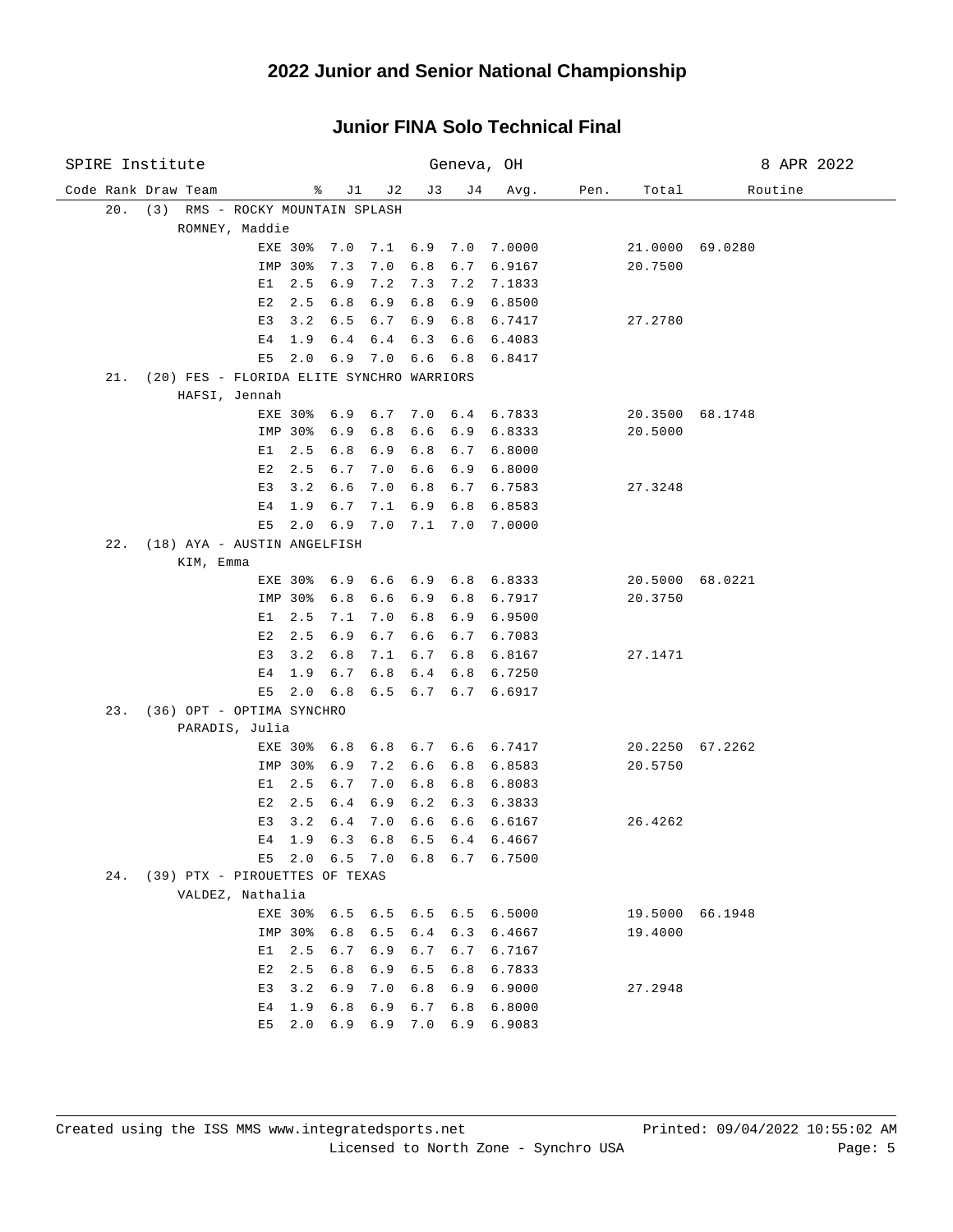| SPIRE Institute                                         |                |         |      |                         |     |             | Geneva, OH                     |      |                 | 8 APR 2022      |
|---------------------------------------------------------|----------------|---------|------|-------------------------|-----|-------------|--------------------------------|------|-----------------|-----------------|
| Code Rank Draw Team                                     |                |         | % J1 | J 2                     | J 3 | J 4         | Avg.                           | Pen. | Total           | Routine         |
| 25. (16) MST - M SYNCHRONIZED SWIM TEAM                 |                |         |      |                         |     |             |                                |      |                 |                 |
| BERNARDES, Julia                                        |                |         |      |                         |     |             |                                |      |                 |                 |
|                                                         |                | EXE 30% |      |                         |     |             | 7.0 6.7 6.7 6.9 6.8083         |      |                 | 20.4250 65.9793 |
|                                                         |                | IMP 30% |      |                         |     |             | 6.7 6.4 6.5 6.3 6.4583         |      | 19.3750         |                 |
|                                                         | E1             | 2.5     | 6.4  |                         |     |             | 7.2 6.9 6.6 6.7583             |      |                 |                 |
|                                                         | E2             | 2.5     | 6.0  | 6.9                     |     |             | 6.4 6.4 6.4083                 |      |                 |                 |
|                                                         |                | E3 3.2  | 6.2  | 6.7                     |     |             | $6.7 \quad 6.4 \quad 6.5333$   |      | 26.1793         |                 |
|                                                         |                | E4 1.9  |      | $6.4 \quad 6.9$         |     |             | $6.5$ $6.3$ $6.4750$           |      |                 |                 |
|                                                         |                |         |      |                         |     |             | E5 2.0 6.3 6.5 6.6 6.6 6.5333  |      |                 |                 |
| 26. (5) AYS - ANA YMCA SYNCHRO                          |                |         |      |                         |     |             |                                |      |                 |                 |
| MCKINNON, Elizabeth                                     |                |         |      |                         |     |             |                                |      |                 |                 |
|                                                         |                |         |      |                         |     |             | EXE 30% 7.0 6.5 6.8 6.4 6.6583 |      |                 | 19.9750 65.9175 |
|                                                         |                | IMP 30% | 6.7  | 6.3                     |     |             | 6.5 6.8 6.5917                 |      | 19.7750         |                 |
|                                                         | E 1            | 2.5     | 6.4  | 6.5                     | 6.6 | 6.5         | 6.5000                         |      |                 |                 |
|                                                         | E2             | 2.5     | 6.5  | 6.7                     |     |             | 6.8 6.7 6.6917                 |      |                 |                 |
|                                                         | E3             | 3.2     | 6.6  | 6.9                     |     |             | $6.6$ $6.5$ $6.6167$           |      | 26.1675         |                 |
|                                                         | E <sub>4</sub> | 1.9     | 6.6  |                         |     |             | 6.4 6.4 6.5 6.4583             |      |                 |                 |
|                                                         | E5             | 2.0     |      |                         |     |             | 6.5 5.9 6.3 6.5 6.3667         |      |                 |                 |
| 27. (31) NCY - NEW CANAAN Y AQUIANAS                    |                |         |      |                         |     |             |                                |      |                 |                 |
| GALCHENKO, Elizaveta                                    |                |         |      |                         |     |             |                                |      |                 |                 |
|                                                         |                |         |      |                         |     |             | EXE 30% 6.7 6.4 6.6 6.5 6.5500 |      |                 | 19.6500 65.4300 |
|                                                         |                | IMP 30% |      |                         |     |             | 6.4 6.3 6.7 6.8 6.5500         |      | 19.6500         |                 |
|                                                         | E1             | 2.5     | 6.8  | 6.6                     |     |             | $6.7$ $6.5$ $6.6500$           |      |                 |                 |
|                                                         | E2             | 2.5     | 6.7  |                         |     |             | 6.8 6.5 6.7 6.6917             |      |                 |                 |
|                                                         | E3             | 3.2     | 6.6  |                         |     |             | 6.6 6.4 6.5 6.5417             |      | 26.1300         |                 |
|                                                         | E4             | 1.9     |      |                         |     |             | 6.5 6.8 6.6 6.6 6.6083         |      |                 |                 |
|                                                         | E5             | 2.0     |      |                         |     |             | 6.2 6.1 6.1 6.0 6.1000         |      |                 |                 |
| 28. (21) CBS - CAMBRIDGE SYNCHRO<br>VAILLANCOURT, Alexa |                |         |      |                         |     |             |                                |      |                 |                 |
|                                                         |                |         |      |                         |     |             | EXE 30% 6.4 6.5 6.6 6.3 6.4500 |      |                 | 19.3500 64.4705 |
|                                                         |                | IMP 30% | 6.1  | 6.3                     |     |             | 6.5 6.5 6.3833                 |      | 19.1500         |                 |
|                                                         | E1             | 2.5     | 6.3  | 6.7                     |     | $6.5 \t6.6$ | 6.5417                         |      |                 |                 |
|                                                         | E2             | 2.5     | 6.1  | 6.8                     |     |             | $6.2 \quad 6.4 \quad 6.3250$   |      |                 |                 |
|                                                         | E <sub>3</sub> | 3.2     | 5.8  | 6.7                     | 6.4 | 6.6         | 6.4583                         |      | 25.9705         |                 |
|                                                         | E4             | 1.9     |      |                         |     |             | 6.4 6.9 6.3 6.7 6.5583         |      |                 |                 |
|                                                         | E5             | 2.0     |      | $6.2$ $6.9$ $6.6$ $6.7$ |     |             | 6.6333                         |      |                 |                 |
| 29. (4) CSG - CINCINNATI YMCA SYNCHROGATORS             |                |         |      |                         |     |             |                                |      |                 |                 |
| EHRHARDT, Madelyn                                       |                |         |      |                         |     |             |                                |      |                 |                 |
|                                                         |                | EXE 30% | 6.4  |                         |     |             | 6.4 6.7 6.0 6.3917             |      | 19.1750 64.3515 |                 |
|                                                         |                | IMP 30% | 6.5  | 6.3                     | 6.7 | 6.6         | 6.5417                         |      | 19.6250         |                 |
|                                                         | E1             | 2.5     | 6.5  | 6.9                     | 6.1 | 6.6         | 6.5417                         |      |                 |                 |
|                                                         | E2             | 2.5     | 6.7  | 6.8                     | 6.2 | 6.5         | 6.5833                         |      |                 |                 |
|                                                         | E3             | 3.2     | 6.5  | 6.8                     | 6.5 | 6.4         | 6.5167                         |      | 25.5515         |                 |
|                                                         | E <sub>4</sub> | 1.9     | 6.2  | 6.3                     | 5.8 | 6.4         | 6.2250                         |      |                 |                 |
|                                                         | E5             | 2.0     | 6.3  | 5.8                     | 5.5 | 6.0         | 5.9000                         |      |                 |                 |
|                                                         |                |         |      |                         |     |             |                                |      |                 |                 |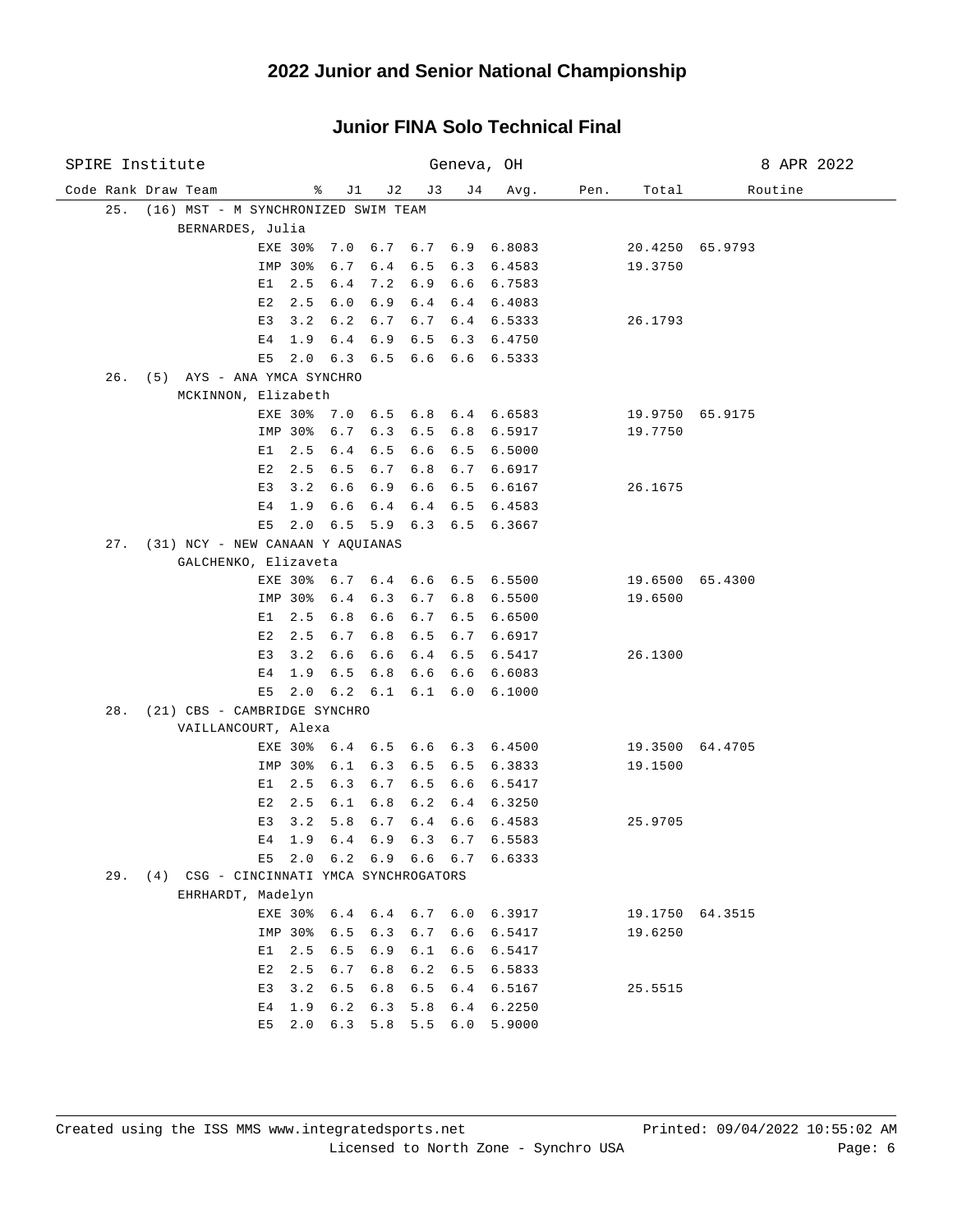| SPIRE Institute     |                                                 |             |              |                          |     | Geneva, OH |                                  |      |                 | 8 APR 2022 |
|---------------------|-------------------------------------------------|-------------|--------------|--------------------------|-----|------------|----------------------------------|------|-----------------|------------|
| Code Rank Draw Team |                                                 | ႜ           | J1           | J 2                      | J3  | J 4        | Avg.                             | Pen. | Total           | Routine    |
|                     | 30. (22) NCY - NEW CANAAN Y AQUIANAS            |             |              |                          |     |            |                                  |      |                 |            |
|                     | MATHEWS, Alexandra                              |             |              |                          |     |            |                                  |      |                 |            |
|                     |                                                 |             |              |                          |     |            | EXE 30% 6.7 6.4 6.6 6.2 6.4917   |      | 19.4750 64.2948 |            |
|                     |                                                 | IMP 30%     | 6.5          | 6.4                      |     |            | $6.5$ $6.7$ $6.5083$             |      | 19.5250         |            |
|                     | E1                                              | 2.5         | 6.0          | 6.2                      |     |            | 5.9 6.0 6.0083                   |      |                 |            |
|                     | E2                                              | 2.5         | 6.6          | 6.7                      |     |            | 6.5 6.5 6.5583                   |      |                 |            |
|                     | E3                                              | 3.2         | 6.4          | 6.9                      |     |            | 6.4 6.5 6.4833                   |      | 25.2948         |            |
|                     | E <sub>4</sub>                                  | 1.9         | 6.0          | 6.5                      |     |            | 6.5 6.6 6.4667<br>5.8 6.3 6.0333 |      |                 |            |
|                     | E5<br>31. (17) IMS - IMAGINE SYNCHRO            | 2.0         | 5.5          | 6.4                      |     |            |                                  |      |                 |            |
|                     | VASILCHENKO, Daria                              |             |              |                          |     |            |                                  |      |                 |            |
|                     |                                                 | EXE 30% 6.9 |              |                          |     |            | $6.3$ $6.6$ $6.2$ $6.4667$       |      | 19.4000 64.1298 |            |
|                     |                                                 | IMP 30%     | 6.3          | 6.3                      |     |            | 6.4 6.1 6.2917                   |      | 18.8750         |            |
|                     | E 1                                             | 2.5         | 6.9          | 7.0                      | 6.5 | 6.7        | 6.7917                           |      |                 |            |
|                     | E2                                              | 2.5         | 6.7          | 6.6                      | 6.3 | 6.8        | 6.6333                           |      |                 |            |
|                     | E3                                              | 3.2         | 6.5          | 6.6                      | 6.4 | 6.6        | 6.5417                           |      | 25.8548         |            |
|                     | E <sub>4</sub>                                  | 1.9         | 6.2          | 6.5                      | 6.2 | 6.5        | 6.3500                           |      |                 |            |
|                     | E5                                              | 2.0         |              | $5.8$ $5.8$              | 5.8 | 6.1        | 5.8250                           |      |                 |            |
|                     | 32. (37) NVN - NORTHERN VIRGINIA NEREIDS        |             |              |                          |     |            |                                  |      |                 |            |
|                     | EVANS, Rikki                                    |             |              |                          |     |            |                                  |      |                 |            |
|                     |                                                 | EXE 30%     |              |                          |     |            | 6.8 6.9 6.9 6.8 6.8500           |      | 20.5500 63.8183 |            |
|                     |                                                 | IMP 30%     | 6.7          | 6.8                      | 6.8 |            | 6.6 6.7417                       |      | 20.2250         |            |
|                     | E1                                              | 2.5         | 7.0          | 7.0                      | 6.9 |            | 7.1 7.0000                       |      |                 |            |
|                     | E2                                              | 2.5         | 6.9          | 6.8                      | 6.6 |            | 6.9 6.8333                       |      |                 |            |
|                     | E3                                              | 3.2         | 6.7          | 7.0                      |     |            | 7.0 6.9 6.9333                   |      | 23.0433         |            |
|                     | E4                                              | 1.9         | 6.9          | 6.8                      | 6.8 |            | 6.8 6.8083                       |      |                 |            |
|                     | E5                                              | 2.0         | $0.0 \t 0.0$ |                          |     |            | $0.0 \t 0.0 \t 0.0000$           |      |                 |            |
|                     | 33. (24) CBS - CAMBRIDGE SYNCHRO<br>MILLER, Zoë |             |              |                          |     |            |                                  |      |                 |            |
|                     |                                                 | EXE 30%     | 6.6          |                          |     |            | 6.3 6.6 6.5 6.5333               |      | 19.6000 63.2802 |            |
|                     |                                                 | IMP 30%     | 6.6          | 6.2                      | 6.4 |            | 6.4 6.4000                       |      | 19.2000         |            |
|                     | E1                                              | 2.5         | 6.3          | 6.5                      | 6.3 |            | 6.4 6.3583                       |      |                 |            |
|                     | E2                                              | 2.5         | 6.1          | 6.2                      | 5.5 |            | 5.8 5.9333                       |      |                 |            |
|                     | E3                                              | 3.2         | 6.2          | 5.9                      | 6.1 |            | 6.2 6.1333                       |      | 24.4802         |            |
|                     | E 4                                             | 1.9         |              | $6.1 \t6.3$              |     |            | $6.2 \quad 6.2 \quad 6.2000$     |      |                 |            |
|                     | E5                                              |             |              |                          |     |            | 2.0 5.6 6.3 5.6 6.4 5.9583       |      |                 |            |
|                     | 34. (6) SWW - SUNCOAST WATERWORKS               |             |              |                          |     |            |                                  |      |                 |            |
|                     | AVLONITIS, Bianca                               |             |              |                          |     |            |                                  |      |                 |            |
|                     |                                                 |             |              |                          |     |            | EXE 30% 6.6 6.3 6.5 6.3 6.4083   |      | 19.2250 63.0614 |            |
|                     |                                                 | IMP 30%     |              |                          |     |            | 6.4 6.4 6.3 6.4 6.3917           |      | 19.1750         |            |
|                     | E1                                              | 2.5         | 6.5          | 6.7                      |     |            | 6.3 6.3 6.4167                   |      |                 |            |
|                     | E2                                              | 2.5         | 6.2          | 6.4                      |     |            | 5.7 6.2 6.1750                   |      |                 |            |
|                     | E3                                              | 3.2         | 6.3          | $6.0$                    |     |            | 5.4 6.3 6.1000                   |      | 24.6614         |            |
|                     | Е4<br>E5                                        | 1.9<br>2.0  | 6.2          | 6.2<br>$6.0 \t6.0 \t5.2$ |     | 6.3        | 5.6 6.2 6.1500                   |      |                 |            |
|                     |                                                 |             |              |                          |     |            | 5.9583                           |      |                 |            |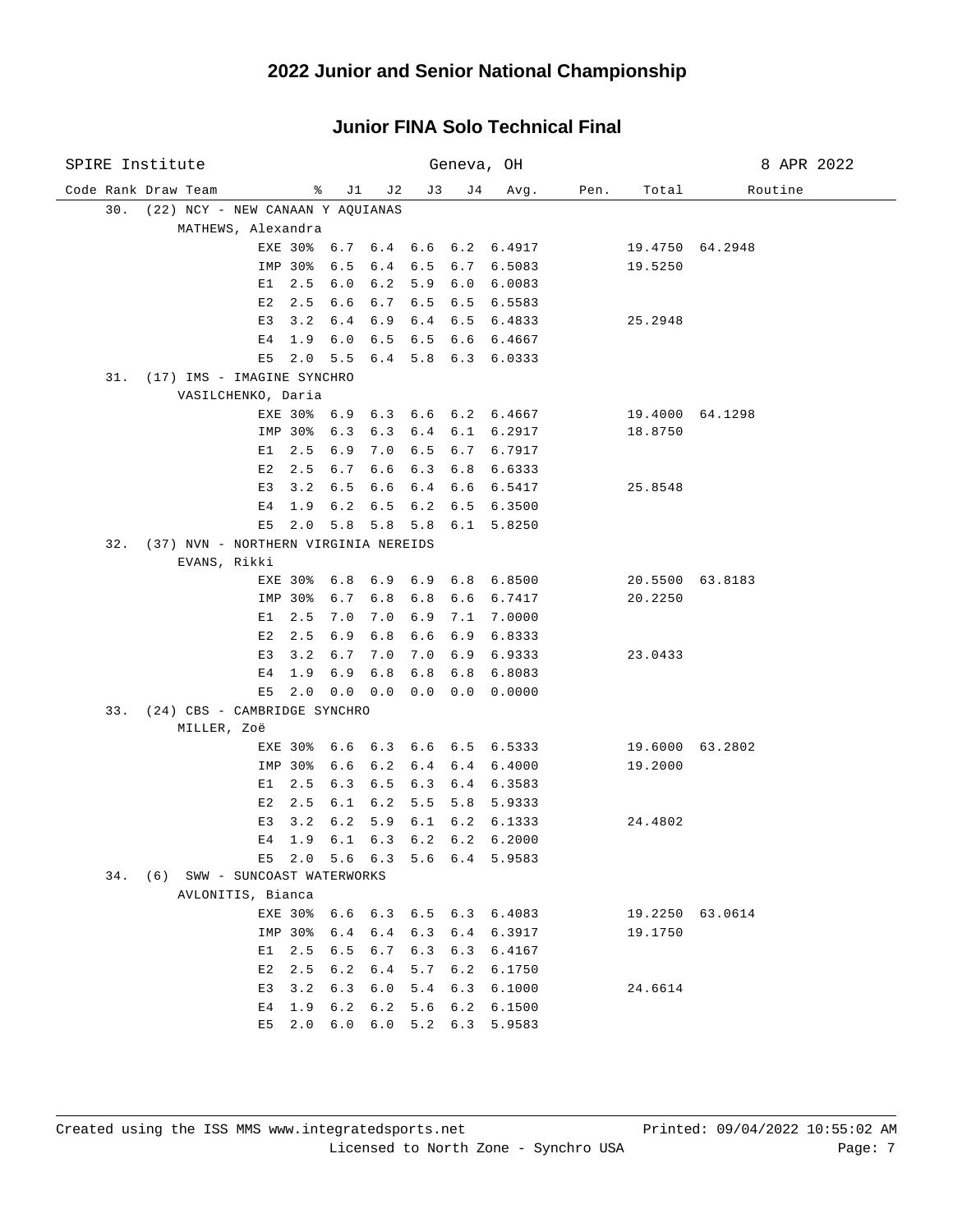| SPIRE Institute                                 |                          |                                 | Geneva, OH           |                    |      |                 | 8 APR 2022      |
|-------------------------------------------------|--------------------------|---------------------------------|----------------------|--------------------|------|-----------------|-----------------|
| Code Rank Draw Team                             | ိ                        | J1<br>J2                        | J3<br>J 4            | Avg.               | Pen. | Total           | Routine         |
| 35.<br>PWS - PACIFIC WAVES SYNCHRO<br>(8)       |                          |                                 |                      |                    |      |                 |                 |
| KIZIS, Lisa                                     |                          |                                 |                      |                    |      |                 |                 |
|                                                 | EXE 30%<br>6.8           |                                 | 6.4 6.8 6.8 6.7667   |                    |      |                 | 20.3000 62.5034 |
|                                                 | IMP 30%<br>6.6           | 6.4                             | 6.6                  | 6.3 6.4917         |      | 19.4750         |                 |
| Е1                                              | 2.5<br>6.6               | 7.2                             | 6.9<br>6.8           | 6.8583             |      |                 |                 |
| E2                                              | 2.5<br>6.4               | 6.9<br>6.7                      | 6.5                  | 6.6083             |      |                 |                 |
| E3                                              | 3.2<br>6.7               | 6.9<br>7.0                      | 6.7                  | 6.8083             |      | 22.7284         |                 |
| E <sub>4</sub><br>E5                            | 1.9<br>0.0<br>2.0<br>6.7 | 0.0<br>0.0<br>$6.4$ $6.9$ $6.6$ | 0.0                  | 0.0000<br>6.6500   |      |                 |                 |
| (23) CSG - CINCINNATI YMCA SYNCHROGATORS<br>36. |                          |                                 |                      |                    |      |                 |                 |
| ALMOND, Madi                                    |                          |                                 |                      |                    |      |                 |                 |
|                                                 | EXE 30%<br>7.1           | 6.9                             | $6.9$ $6.8$ $6.9083$ |                    |      | 20.7250 62.3455 |                 |
|                                                 | IMP<br>30%<br>7.0        | 6.8<br>6.8                      | 6.8                  | 6.8167             |      | 20.4500         |                 |
| E1                                              | 2.5<br>6.9               | 7.0<br>7.2                      | 6.8                  | 6.9583             |      |                 |                 |
| E2                                              | 2.5<br>0.0               | 0.0<br>0.0                      | 0.0                  | 0.0000             |      |                 |                 |
| E3                                              | 3.2<br>6.5               | 6.9<br>7.1                      | 6.7                  | 6.8000             |      | 21.1705         |                 |
| E4                                              | 1.9<br>6.1               | 6.7<br>6.4                      | 6.2                  | 6.3167             |      |                 |                 |
| E5                                              | 2.0<br>5.9               | 6.3<br>6.9                      | 6.6                  | 6.4417             |      |                 |                 |
| (38) MST - M SYNCHRONIZED SWIM TEAM<br>37.      |                          |                                 |                      |                    |      |                 |                 |
| SOHN, Hayoung                                   |                          |                                 |                      |                    |      |                 |                 |
|                                                 | EXE 30%<br>6.4           | 6.3                             | 6.4                  | $6.0 \quad 6.3250$ |      | 18.9750 62.0190 |                 |
|                                                 | IMP 30%<br>6.2           | 6.5<br>6.1                      | 6.1                  | 6.1750             |      | 18.5250         |                 |
| E1                                              | 2.5<br>6.4               | 6.2<br>5.8                      | 6.4                  | 6.2667             |      |                 |                 |
| E2                                              | 2.5<br>6.3               | 6.3<br>5.5                      | 6.0                  | 6.1083             |      |                 |                 |
| E3                                              | 3.2<br>6.2               | 6.2<br>5.7                      | 5.9                  | 6.0333             |      | 24.5190         |                 |
| E4                                              | 6.3<br>1.9               | 5.6<br>5.9                      | 5.9                  | 5.9083             |      |                 |                 |
| E5<br>(9) OCC - OHIO CORALINAS SYNCHRO<br>38.   | 2.0                      | $6.5 \t6.2 \t6.4$               | 6.3                  | 6.3500             |      |                 |                 |
| ORTIZ, Lilly                                    |                          |                                 |                      |                    |      |                 |                 |
|                                                 | 6.8<br>EXE 30%           | 6.6<br>6.6                      |                      | 7.0 6.7167         |      |                 | 20.1500 61.7888 |
|                                                 | IMP 30%<br>6.7           | 6.5<br>6.8                      | 6.8                  | 6.7333             |      | 20.2000         |                 |
| E1                                              | 2.5<br>6.5               | 6.6<br>6.1                      | 6.7                  | 6.5250             |      |                 |                 |
| E2                                              | 2.5<br>6.2               | 6.2<br>6.4                      | 6.4                  | 6.3000             |      |                 |                 |
| E3                                              | 3.2<br>6.4               | 6.4<br>6.3                      | 6.6                  | 6.4083             |      | 21.4388         |                 |
| Е4                                              | 1.9<br>0.0               | 0.0<br>0.0                      | 0.0                  | 0.0000             |      |                 |                 |
| E5                                              | 2.0                      | $5.8$ 5.9                       | 6.4 6.4 6.1417       |                    |      |                 |                 |
| 39. (32) RMS - ROCKY MOUNTAIN SPLASH            |                          |                                 |                      |                    |      |                 |                 |
| JOHNSON, Devin                                  |                          |                                 |                      |                    |      |                 |                 |
|                                                 | EXE 30%<br>6.8           | 6.7                             | $6.5 \t6.3 \t6.5917$ |                    |      | 19.7750 61.7390 |                 |
|                                                 | IMP 30%<br>6.7           | 6.3                             | 6.6<br>6.7           | 6.6250             |      | 19.8750         |                 |
| E1                                              | 2.5<br>7.2               | 7.3                             | 6.9<br>6.9           | 7.0583             |      |                 |                 |
| E2                                              | 6.8<br>2.5               | 6.5<br>6.7                      | 6.4                  | 6.6000             |      |                 |                 |
| E3                                              | 6.5<br>3.2               | 6.2<br>6.7                      | 6.4                  | 6.4500             |      | 22.0890         |                 |
| E4<br>E5                                        | 6.3<br>1.9<br>0.0<br>2.0 | 6.0<br>6.4<br>0.0<br>0.0        | 6.5<br>0.0           | 6.3333<br>0.0000   |      |                 |                 |
|                                                 |                          |                                 |                      |                    |      |                 |                 |